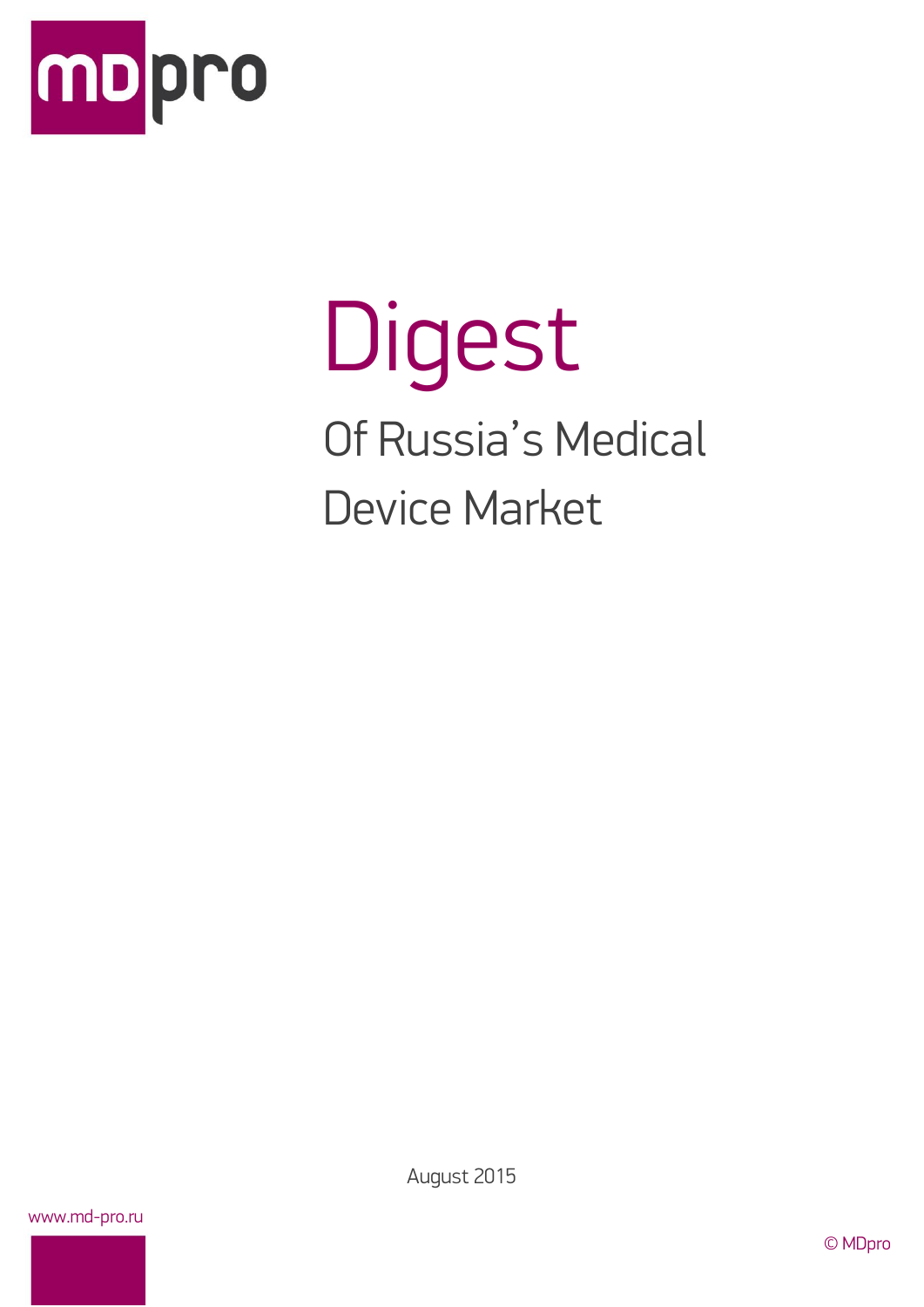# Key Industry News Market Regulation

#### Roszdravnadzor introduced a simplified scheme of registration of medical devices of the first risk group

A simplified scheme of registration of medical devices of the first risk group began to be implemented on 17 July 2015.

Since then, registration of such medical devices has been implemented in one step in case of availability of documents confirming the clinical effectiveness and safety of a medical device.

Order on the simplification of registration procedures of medical devices of the first risk group "On Amendments to the Order of the Ministry of Healthcare of the Russian Federation from 21.12.2012 № 1353n "On approval of the order of organizing and holding the examination of quality, effectiveness and safety of medical devices" was approved by the Ministry of Healthcare in June 2015.

The simplified state registration procedure of first class risk medical devices will be applied for those medical devices, for which the registration applications are submitted to the Federal Service on Surveillance in Healthcare after the enactment of the above-said Order.

#### Offshore companies banned from competing for public contracts

The Federation Council approved 44-FZ "On Amendments to the Federal Law "On the contract system in the area of procurement of goods, works and services for state and municipal needs" in terms of banning companies registered in offshore zones from participating in the public procurement.

In particular, the document clarifies the definition of "participant of public procurement" by excluding offshore companies from competing for public contracts.

The Federal Law will come into force 30 days after its official publication.

According to officials, these changed will help prevent the withdrawal of government funds outside Russia and open up new opportunities for economic growth.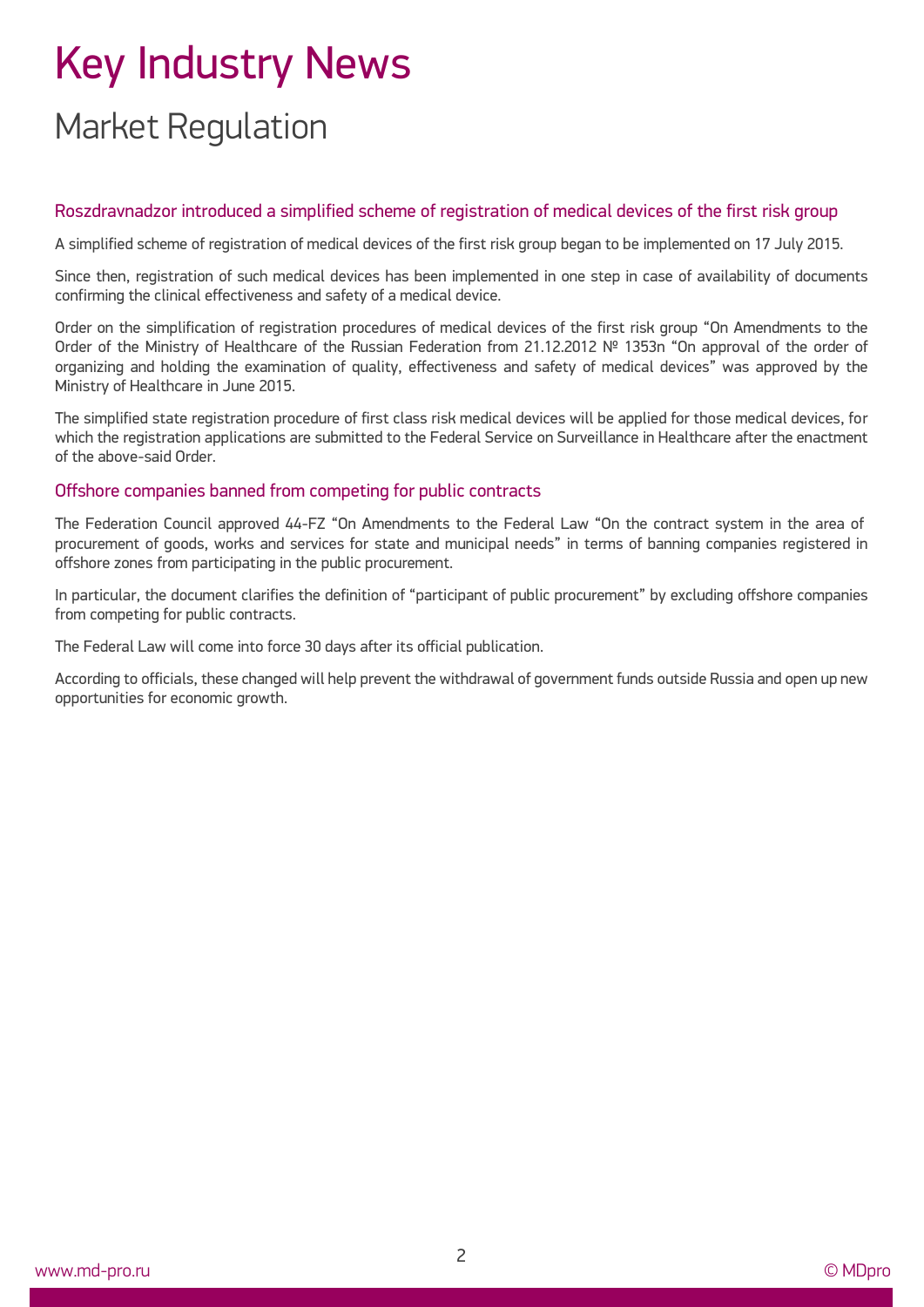### Companies' News

#### Smith & Nephew acquired the trauma and orthopaedics business of DEOST

British artificial hip and knee maker Smith  $\&$  Nephew announced the acquisition of a Russian distribution and manufacturing company DEOST, in line with its strategy of expanding in emerging markets.

Smith & Nephew said it was adding the trauma and orthopaedics unit of DEOST to boost its local presence for an undisclosed sum. The deal involved adding 350 new employees.

DEOST has distributed Smith & Nephew's products in Russia since 2009, the British company said.

"(Its) local capability to manufacture mid-tier trauma products will enable us to reach more customers following recent changes relating to state tenders supporting Russian produced products," Smith & Nephew said in its statement.

#### Johnson & Johnson and Pharmstandard agreed on cooperation

An American multinational medical devices, pharmaceutical and consumer packaged goods manufacturer Johnson & Johnson and a Russian pharmaceutical company Pharmstandard have signed an agreement on the production of OneTouch Blood Glucose Monitoring System on the territory of the Russian Federation in the framework of INNOPROM-2015.

According to the press release of Johnson & Johnson, the domestic products Lifescan (part of the Johnson & Johnson group), a manufacturer of OneTouch blood glucose meters and test strips, will be produced at the facilities of Pharmstandard-UfaVita. The first domestic production Lifescan, allowing patients with diabetes to self-manage the disease, will appear in the third quarter of 2015.

#### Medsintez will produce insulin pumps

Novouralsk plant "Medsintez" has begun the registration process of an insulin pump, the first samples of which have already passed clinical trials.

The scientists plan to start manufacturing of pumps which will be sold at 20 to 25 percent below the price demanded by foreign companies. The average price for a foreign pump amounts to 120-160 thousand rubles.

"Currently only one percent of patients with diabetes use such devices. It is very expensive. Prices for imported pumps reach 250 thousand rubles. Over time, foreign manufacturers will leave the Russian market. It will be a completely homegrown technology," the chairman of the Supervisory Board of the Ural Biomedical Cluster, a member of the Healthcare Committee of the State Duma Alexander Petrov said.

#### JK Medical patented the smallest ECG recorder

JK Medical patented ECG recorder "Elskan", which size does not exceed the size of a USB flash drive.

According to the chief developer Vladimir Zhankov, the created device will be cheaper than its imported counterparts. "It is the smallest ECG recorder in the world. It can monitor cardiovascular activity for seven days, using a small battery weighing 4 grams. The device is made in a cost-effective way. It will be sold at the lowest possible price," Zhankov said.

During examination, patients wear a portable recorder on a lanyard on their neck while electrodes are attached to the chest. The processed data from the electrodes go into the cardio registrator's short-term memory. It records only the data that are abnormal. It takes 15 minutes of doctors' time to view the gathered data.

Developers are going to release the first 100 samples of the device for Russian hospitals after obtaining the registration certificate.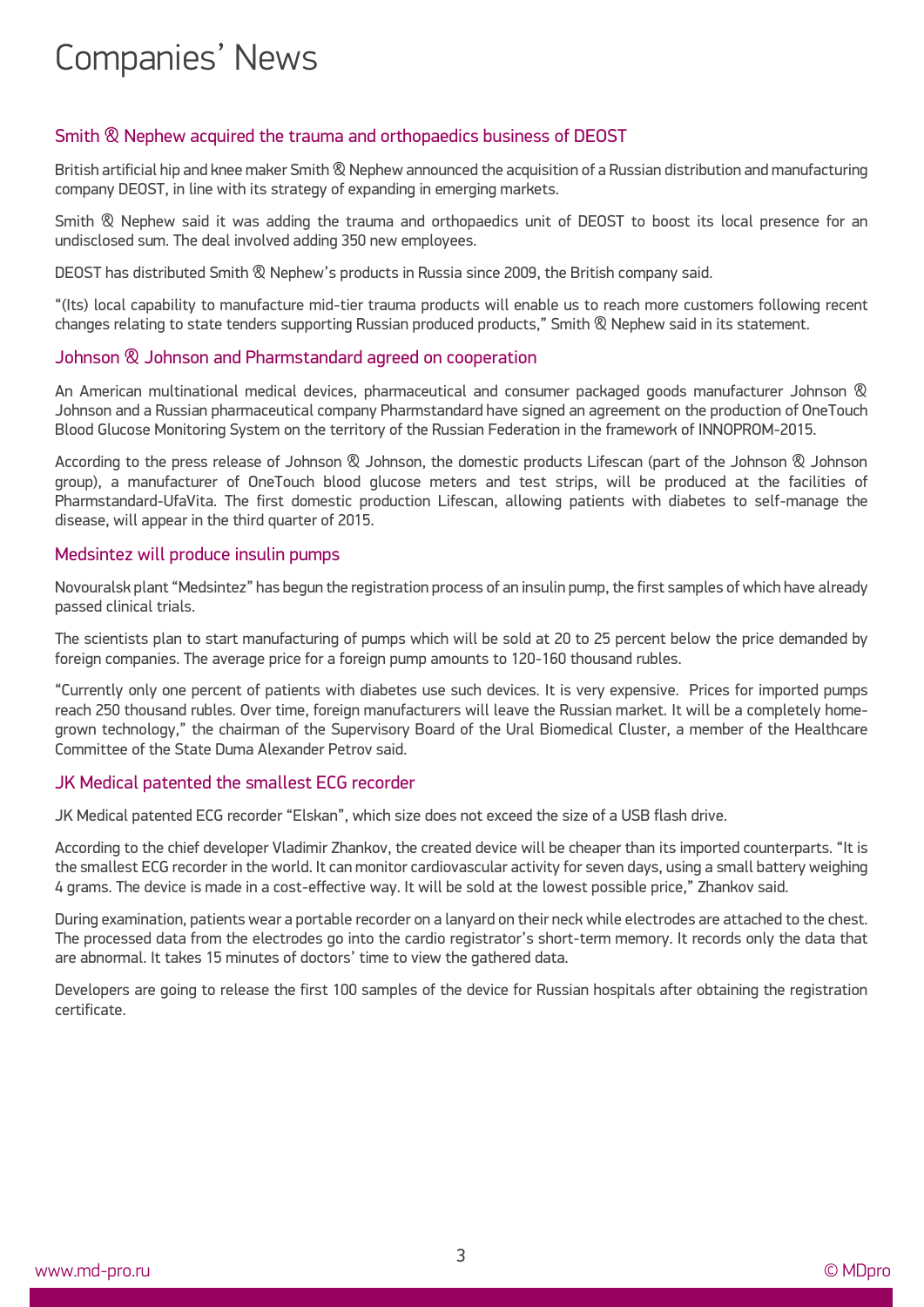### Science and Technology

#### Novosibirsk company developed a heart valve implant which is 4-5 times cheaper than its imported analogues

A resident company of Novosibirsk Academpark with Novosibirsk Research Institute Of Blood Circulation Pathology E.N. Meshalkin and Novosibirsk State University has developed the first Russian endovascular aortic valve implant, which can be installed without incisions. The price of a domestic implant is four to five times lower than the prices of its foreign counterparts.

"Now the market is divided by foreign manufacturers. In Russia there are manufacturers of implants only for open heart surgery. Before the crisis the cost of an imported aortic valve implant was about 1 million rubles. Now it much be more expensive. It is expected that our implant will cost 200-250 thousand rubles," the head of the company Andrey Kudryashov said. According to him, endovascular cardiac valve replacement is required for patients who cannot have open-heart surgery. Most of them are elderly people. The need for such implants is very high because a few thousands of such operations are performed every year.

Right now the heart valve implant of the Novosibirsk company is in the development stage. Preclinical trials will be conducted over the next 6 months. If the developers satisfied with the results, human trials will be started at the end of the first half of 2016.

#### Researchers from Moscow created a capsule to examine the gastrointestinal tract

Scientists from the National Research Nuclear University MEPhI have developed a special capsule to examine the gastrointestinal tract. It is expected that manufacturing of endoscopic complex "Lily" will be started at the end of 2015.

Complex "Lily" for single use is a small capsule with a power source and a camera. In order to proceed with the study, the patient swallows a tiny capsule. A capsule passes naturally through the human digestive system and makes thousands of pictures of its various sites. Using a standard USB cable after 4.5 minutes all images are transferred from the portable reader on the patient's waist to the doctor's computer. The software helps the specialist to do an analysis of the images by which he can make a conclusion about the examination. The study lasts about eight hours: during this time a capsule passes the entire gastrointestinal tract.

When clinical trials are over, scientists plan to produce up to 300 thousand capsules a year. According to their calculations, it will fully satisfy the country's need.

#### Izhevsk scientists developed biochips for cell research

Scientists from Izhevsk developed biochips for cell studies. According to the developers, their biochip have several advantages over foreign analogues.

One of the advantages of the biochip is its low price: its cost varies from 5 to 50 rubles, and the market price does not exceed 400 rubles. "In standard laboratory conditions a few tens of antigens can to be determined simultaneously, and the system are extremely cheap", a representative of the Izhevsk State Medical Academy Alexander Shishkin said.

According to him, comprehensive studies of cells (e.g. detection of certain diseases) can be carried out with the help of the biochip. It is expected that conducting of clinical trials and obtaining of relevant approvals will cost 8-19 million ruble, while setting up of an enterprise for the manufacturing of 350 thousand biochips a year will require 30-40 million rubles annually.

#### Scientists from Buryatia developed a test for a stroke

Experts from Buryatia have created a rapid test system that allows to determine whether a patient will face a stroke or not. Just one drop of blood is needed to predict the risk of stroke.

It is planned to provide ambulances and public clinics with the test systems for rapid diagnosis. If you start treatment of stroke prior to the appearance of the first symptoms, you can avoid serious complications of the disease: paralysis, loss of memory, vision and other important functions.

The test is a stripe, the color of which changes depending on the concentration of antibodies, specific to the stroke.

4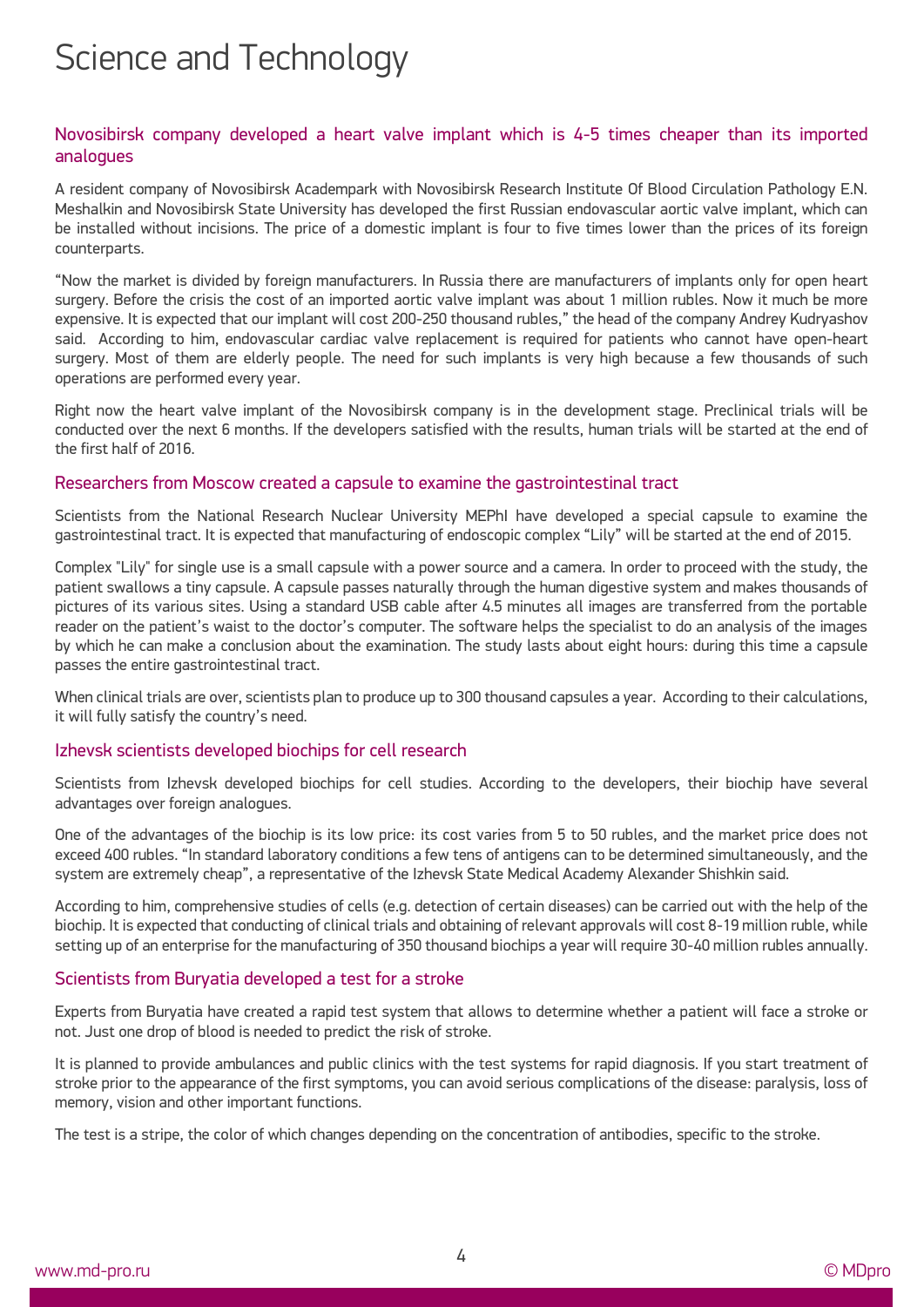## Market Statistics (July 2015)

Since most of Russian healthcare facilities are state owned, 75% of all medical devices are sold through a public bidding process. Therefore, the dynamics of public procurement of medical devices determines the dynamics of the whole market. It explains the importance of tracking the value of public procurement market on a monthly basis. The analysis of public procurement uses data on tenders for delivery of medical devices posted on the official procurement website [www.zakupki.gov.ru.](http://www.zakupki.gov.ru/)

Figure 1 shows that the value of public contracts in July 2015 was RUB 18.2 bln., which is 8% higher than July 2014's 16.8 bln.

Figure 2 demonstrates that market dynamics in USD is different. It reflects the trend of a strengthening US dollar against ruble.



Figure 1. Dynamics of public procurement in 2014-2015 (RUB mln.)

Source: MDpro





Source: MDpro